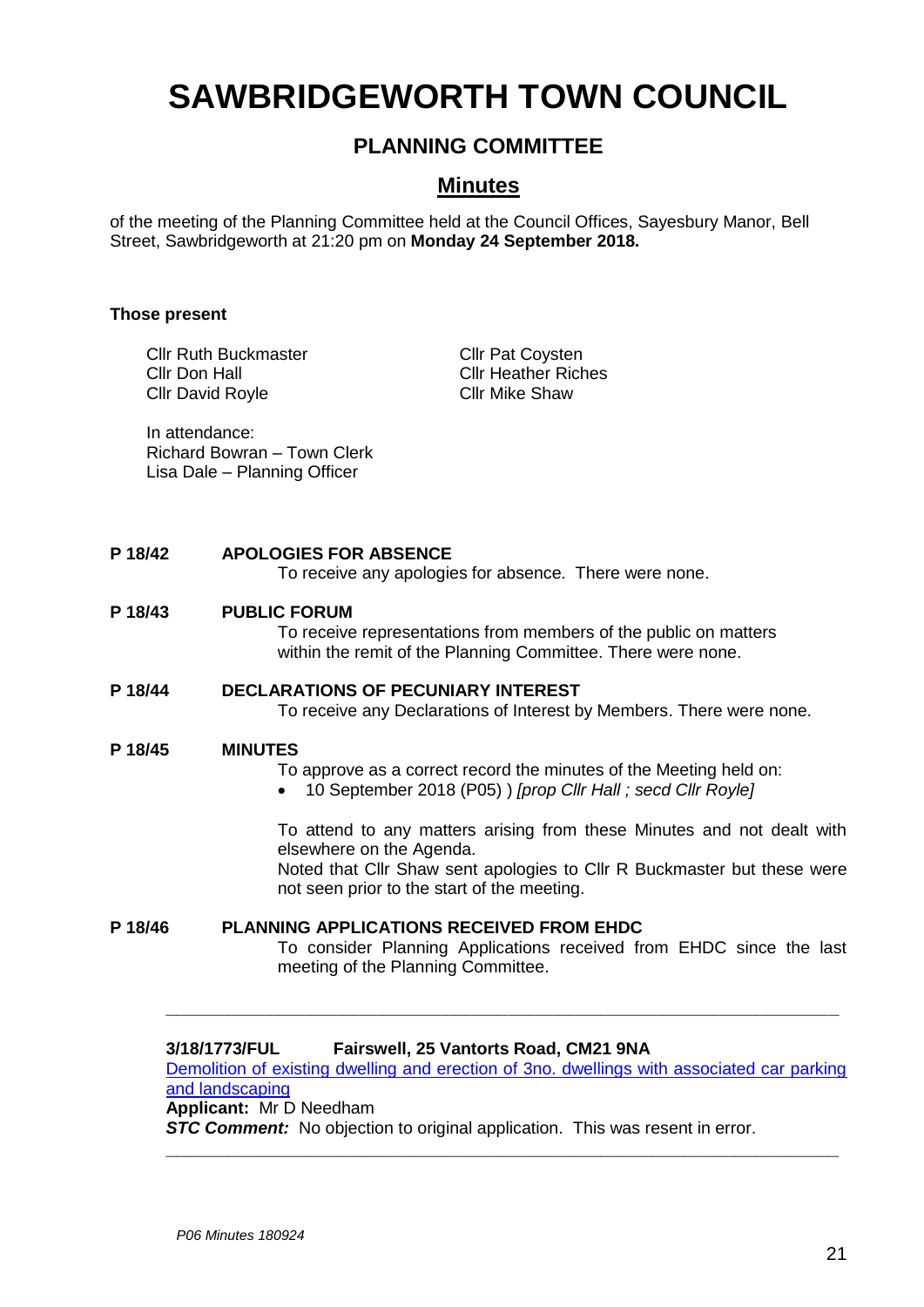# **3/18/1863/HH 29 Station Road**

[Conversion and alterations of existing outbuilding to home office including installation of 2](https://publicaccess.eastherts.gov.uk/online-applications/applicationDetails.do?activeTab=documents&keyVal=PDK74YGLFLI00)  [windows and insertion of 4 roof lights](https://publicaccess.eastherts.gov.uk/online-applications/applicationDetails.do?activeTab=documents&keyVal=PDK74YGLFLI00) **Applicant:** Mr C Hardy *STC Comment:* No objection.

**\_\_\_\_\_\_\_\_\_\_\_\_\_\_\_\_\_\_\_\_\_\_\_\_\_\_\_\_\_\_\_\_\_\_\_\_\_\_\_\_\_\_\_\_\_\_\_\_\_\_\_\_\_\_\_\_\_\_\_\_\_\_\_\_\_**

**\_\_\_\_\_\_\_\_\_\_\_\_\_\_\_\_\_\_\_\_\_\_\_\_\_\_\_\_\_\_\_\_\_\_\_\_\_\_\_\_\_\_\_\_\_\_\_\_\_\_\_\_\_\_\_\_\_\_\_\_\_\_\_\_\_**

# **3/18/1899/LBC 28 Knight Street, CM21 9AU**

[Removal of ATM and install new window. Removal of cameras and walls made good.](https://publicaccess.eastherts.gov.uk/online-applications/applicationDetails.do?activeTab=documents&keyVal=PDTGFVGLFNQ00)  [Removal of signage and walls made good and the removal of night safe and installation of](https://publicaccess.eastherts.gov.uk/online-applications/applicationDetails.do?activeTab=documents&keyVal=PDTGFVGLFNQ00)  [steel plate. Internal alterations to include –](https://publicaccess.eastherts.gov.uk/online-applications/applicationDetails.do?activeTab=documents&keyVal=PDTGFVGLFNQ00) Removal of counters and non-load bearing [partitions](https://publicaccess.eastherts.gov.uk/online-applications/applicationDetails.do?activeTab=documents&keyVal=PDTGFVGLFNQ00) **Applicant:** Barclays Bank Plc *STC Comment:* No comment

**\_\_\_\_\_\_\_\_\_\_\_\_\_\_\_\_\_\_\_\_\_\_\_\_\_\_\_\_\_\_\_\_\_\_\_\_\_\_\_\_\_\_\_\_\_\_\_\_\_\_\_\_\_\_\_\_\_\_\_\_\_\_\_\_\_**

**\_\_\_\_\_\_\_\_\_\_\_\_\_\_\_\_\_\_\_\_\_\_\_\_\_\_\_\_\_\_\_\_\_\_\_\_\_\_\_\_\_\_\_\_\_\_\_\_\_\_\_\_\_\_\_\_\_\_\_\_\_\_\_\_\_**

# **3/18/1943/HH New House, Pishiobury Drive, CM21 0AF**

[Erection of single storey side extension](https://publicaccess.eastherts.gov.uk/online-applications/applicationDetails.do?activeTab=documents&keyVal=PE6F3KGLFRA00) **Applicant:** Mr Wadia **STC Comment:** No objection.

# **P 18/47 LATE PLANNING APPLICATIONS**

To deal with Planning Applications received from EHDC following the Publication of this Agenda and received before 21 September 2018. There were none.

# **P 18/48 PLANNING DECISIONS MADE BY EHDC** To receive Planning Decisions from EHDC

# **3/18/1023/FUL Basement Ground and Part First Floors, Pishiobury House, Pishiobury Drive, CM21 0AF**

Alterations to approved ground floor and basement layout to create 2no 2 bedroom apartments in lieu of 1no. 3 bedroom apartment (associated with LPA 3/14/1748/FP for conversion from office to form 6 residential units)

**\_\_\_\_\_\_\_\_\_\_\_\_\_\_\_\_\_\_\_\_\_\_\_\_\_\_\_\_\_\_\_\_\_\_\_\_\_\_\_\_\_\_\_\_\_\_\_\_\_\_\_\_\_\_\_\_\_\_\_\_\_\_\_\_\_**

# **Applicant:** M & D Developments

*STC Comment: No comment until further information available EHDC Decision:* Granted

### **3/18/1024/LBC Basement Ground and Part First Floors, Pishiobury House, Pishiobury Drive, CM21 0AF**

Alterations to approved ground floor and basement layout to create 2no 2 bedroom apartments in lieu of 1no. 3 bedroom apartment with new external sunken area and glazed doors

**\_\_\_\_\_\_\_\_\_\_\_\_\_\_\_\_\_\_\_\_\_\_\_\_\_\_\_\_\_\_\_\_\_\_\_\_\_\_\_\_\_\_\_\_\_\_\_\_\_\_\_\_\_\_\_\_\_\_\_\_\_\_\_\_\_**

**\_\_\_\_\_\_\_\_\_\_\_\_\_\_\_\_\_\_\_\_\_\_\_\_\_\_\_\_\_\_\_\_\_\_\_\_\_\_\_\_\_\_\_\_\_\_\_\_\_\_\_\_\_\_\_\_\_\_\_\_\_\_\_\_\_**

**Applicant:** M & D Developments *STC Comment: No comment EHDC Decision:* Granted